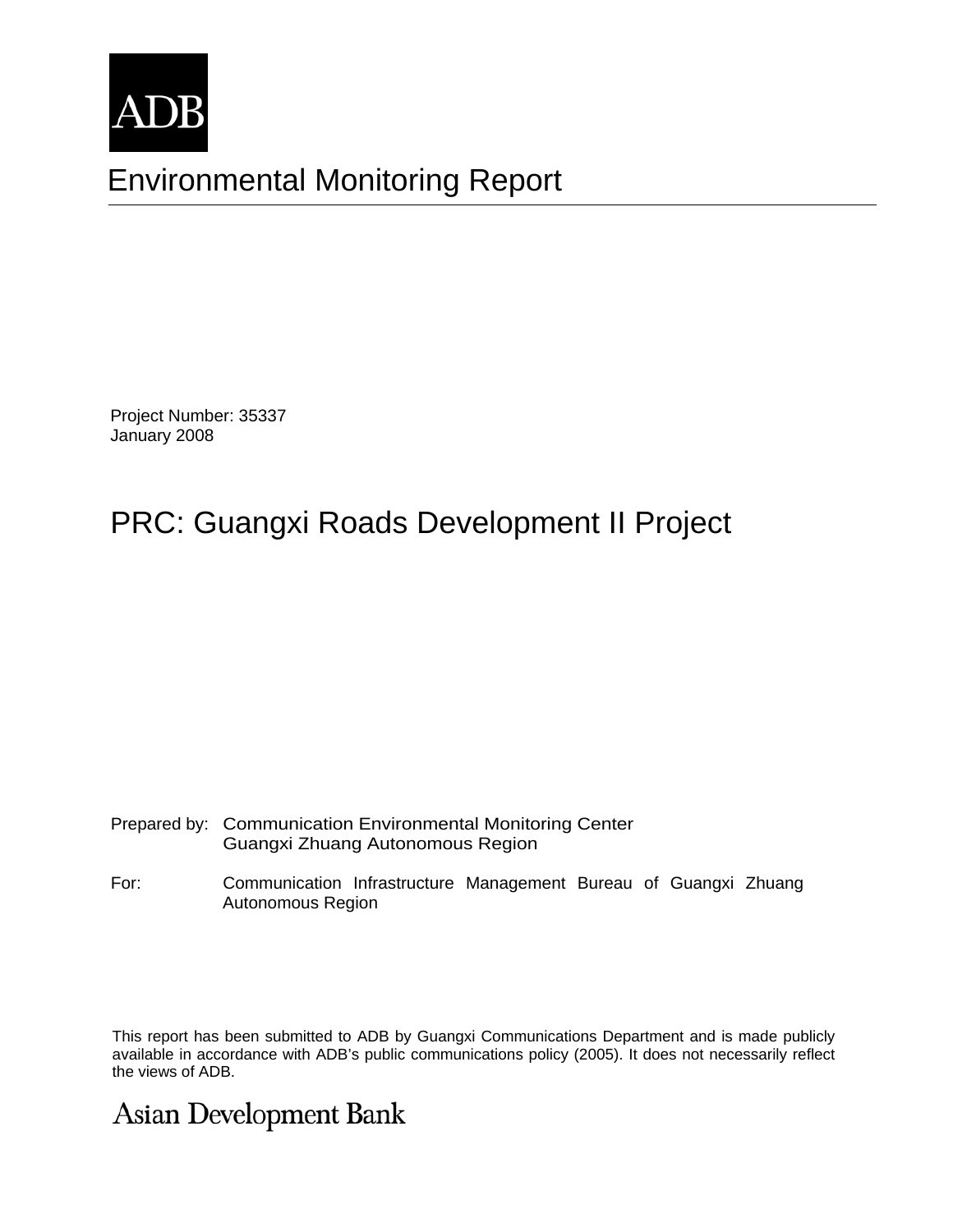# **Communication Environmental Monitoring Center Of Guangxi Zhuang Autonomous Region**

# **MONITORING REPORT**

**(Annual Report in 2007)** 

| <b>Project Name:</b> | Environmental Monitoring in Construction Period of |
|----------------------|----------------------------------------------------|
| Entrusted by :       | Nanning (Tanluo) – Baise Highway                   |
|                      | Communication Infrastructure Management Bureau of  |
|                      | Guangxi Zhuang Autonomous Region                   |
| Category:            | <b>Commission Monitoring</b>                       |
| Date of Report:      | Jan 2008                                           |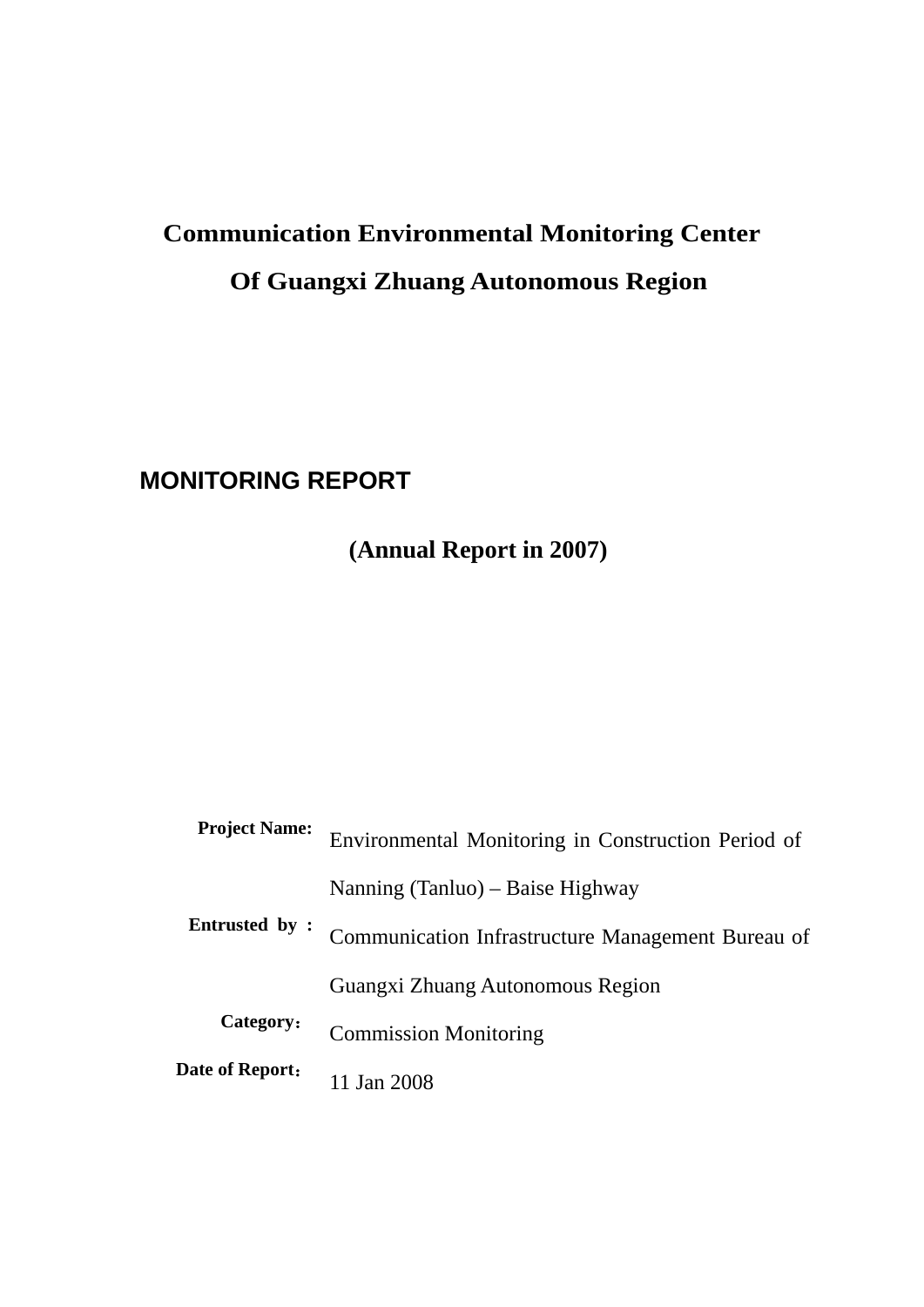# Communication Environmental Monitoring Center of Guangxi Zhuang Autonomous Region (Sealed)

# Instructions to Monitoring Report

- 1. The client must explain the purposes of monitoring before entrustment. Any monitoring for pollution accident survey, environmental protection check for acceptance, arbitration and evaluation shall be stipulated in the Letter of Entrust so that all sampling and monitoring can be conducted as per standards. As for the samples collected and sent for test by clients, the Center will be only responsible for analysis results of the samples forwarded.
- 2. The Report shall be invalid withou  $\widehat{M}$  seal, special operational seal and cross-marking seal of the Station.
- 3. The data in the report shall be invalid if altered.
- 4. Any objection to the Report shall be reported to the Center within 15 days after the receipt of the Report, otherwise, will be rejected. The Center shall not accept any application for the special samples that cannot be preserved.
- 5. The Report shall not be used as publicity without prior consent from the Center.
- 6. Any duplication of the Report is not allowed without prior consent from the Center.

Address: No. 84, Wangzhou Road, Nanning City, Guangxi. Post Code: 530001 Telephone: (0771) 5629602 5624666 Facsimile: (0771) 5624666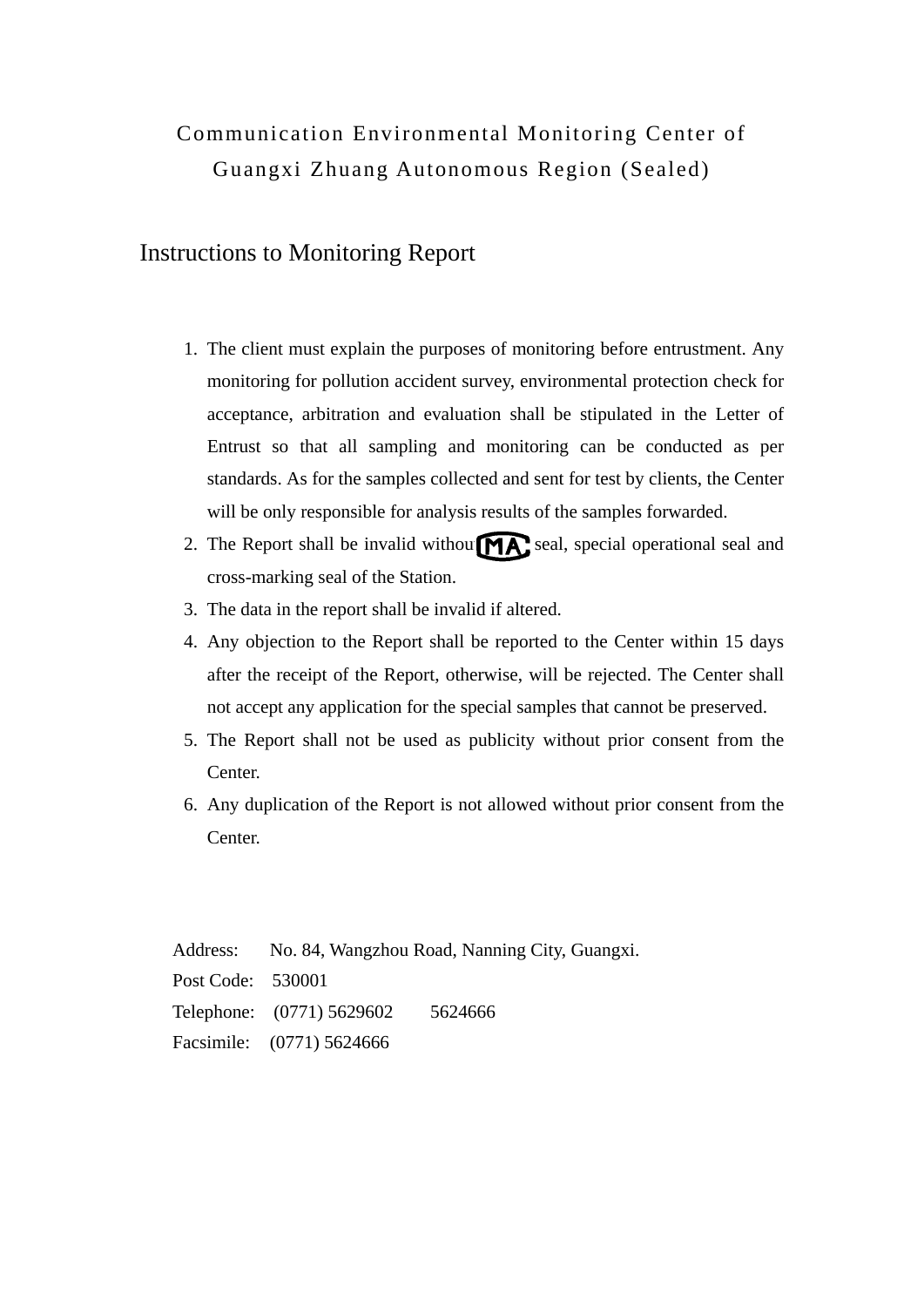### **1. Source of Tasks and Aims of Environmental Monitoring**

Comprising 3 phases – subgrade, road surface and traffic facilities construction phases, construction of Nanning (Tanluo) -- Baise Express Highway started on Jun.  $16<sup>th</sup>$ , 2005 and was expected to complete within 36 months. Periodical monitoring will be conducted during each phase. In accordance with requirements in *Technical Service Contract for Environmental Monitoring of Nanning (Tanluo) – Baise Express Highway during Construction Period* as well as *Environmental Impact Assessment on Nanning (Tanluo) – Baise Express Highway*, the Station monitored the ambient air and acoustic environment along the road from Dec., 2005 to Dec., 2007. This report represents the monitoring results of environmental quality during subgrade construction period from Jan. to Dec., 2007.

# **2. Location of Monitoring Points, Monitoring Frequency and Items**

According to the requirements of *Environmental Impact Assessment on Nanning (Tanluo) – Baise Express Highway* and *Technical Service Contract for Environmental Monitoring of Nanning (Tanluo) – Baise Express Highway during Construction Period*, the monitoring points were set and monitoring work carried out as follows:

#### **Monitoring of Ambient Air Quality**

The monitoring was conducted to the residential areas or sensitive units (schools) in the vicinity of cement, asphalt and concrete mixing stations as well as the construction by-pass with TSP as the monitoring item. The frequency was once every one month and each time lasted 12 hours continuously.

On Jan.  $12<sup>th</sup>$ , 2007, a monitoring point was set respectively at Dao'e Village (K59+650), Tiandie in Xin'an (K64+200) and Jiujia Village (K63+700) on contract section C4 as well as Guohua Junior Middle School (K81+500) on contract section C5.

On Feb.  $2<sup>nd</sup>$ , 2007, a point was set respectively at Langwan Village (K15+600) on contract section C1, Longxiang School (K20+500) and Banze (K30+150) on contract section C2 as well as Naxv (K49+100) on contract section C3.

On Mar.  $27<sup>th</sup>$ , 2007, it was set respectively at Hope Primary School in Navin Sponsored by Military sub-command in Baise Prefecture (K166+700) and Xiangshui of Nayin Village (K166+800) on contract section C11, Dongyin Village (K175+100)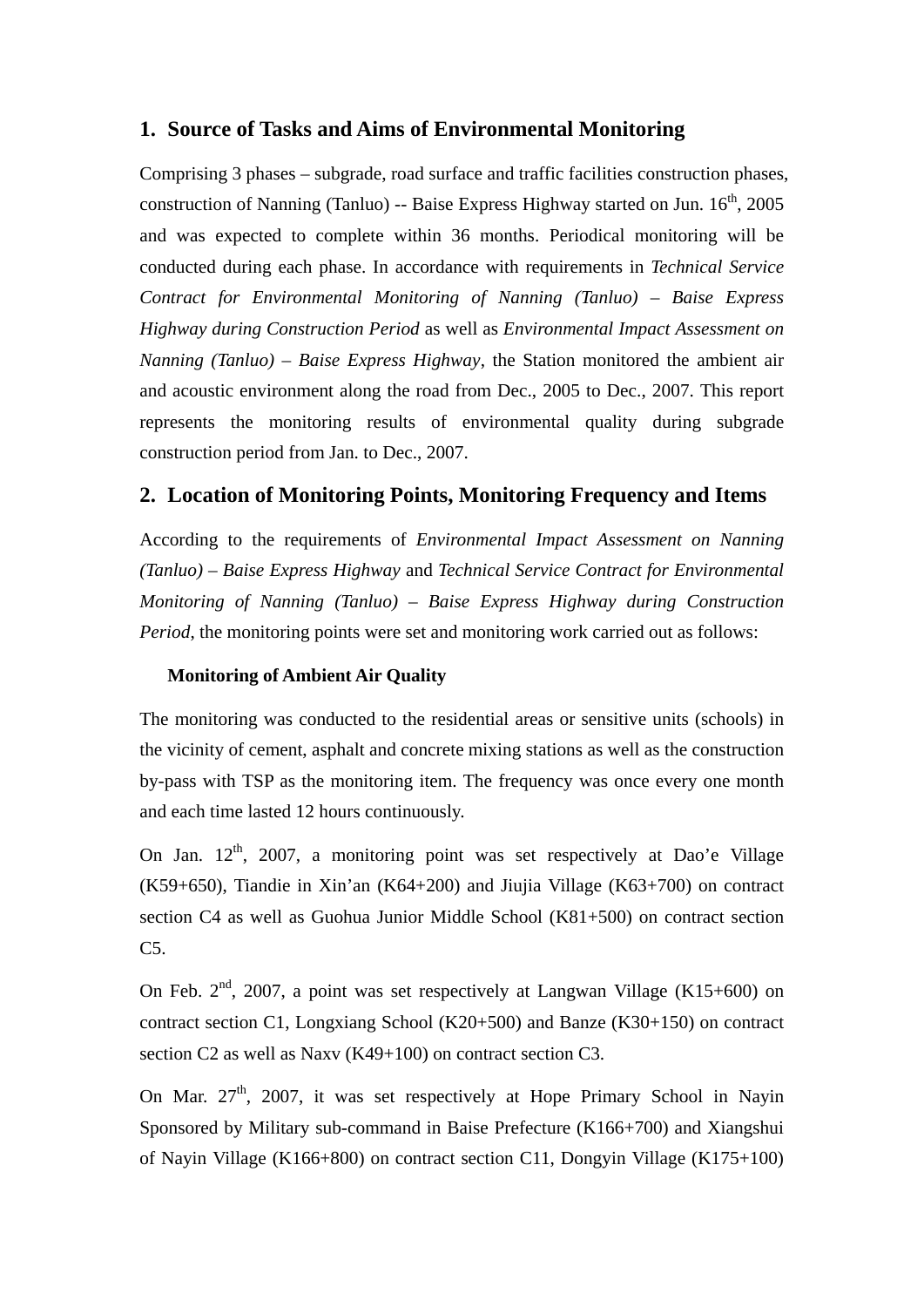and Dormitory of Yinhai Aluminium Co. (K181+200) on contract section C12.

On Apr. 23rd, 2007, it was set respectively at Wanjiang Village (K147+700), Xingwang (K158+200), Xingcheng Village (LK2+000) and Nalai (LK3+060) on contract section 10.

On May 25th, 2007, it was set respectively at Tunlan (K0+950), Na Xuepo (K2+600), Jiu Tiantang (K6+900) and Gong Jiaopo (K7+700) on contract section C1.

On Jun.  $20^{th}$ , 2007, it was set respectively at Na Min (K57+800), Dao'e Village (K59+650), Longju Village (K60+200) and Zhuangnei (K63+450) on contract section  $C4$ 

On Jul. 30th, it was set respectively at Zhuangnei (K63+450), Jiujia Village (K63+700) and Tiandie in Xin'an (K64+200) on contract section 4 as well as Guohua Junior Middle School (K81+500) on contract section C5.

On Aug. 27th, 2007, it was set respectively at Wanjiang Village (K147+700) and Xingwang (K158+200) on contract section 10, Xiangshui of Nayin Village (K166+800) on contract section C11 and Dongyin Village (K175+100) on contract section C12.

On Sep. 25th, 2007, it was set respectively at Langwan Village (K15+600), Longxiang School of Nanning (K20+500), Naxv (K49+100) and Lutuo Village (K50+200) on contract section C1.

On Oct. 27th, 2007, a monitoring point was set respectively at Na Min (K57+800), Dao'e Village (K59+650) and Tiandie in Xin'an (K64+200) on contract section C4 as well as Guohua Junior Middle School (K81+500) on contract section C5.

On Nov.  $12^{th}$ , 2007, a point was set respectively at Da Bu (K89+200) and Po Yan (K90+250) on contract section C6, Dormitory of Yinhai Alumnium Co. (K181+200) and Jiangba of Jiangfeng Village (K182+400) on contract section C12.

On Dec.  $18<sup>th</sup>$ , 2007, it was set respectively at Naxy (K49+100) and Lutuo Village (K50+200) on contract section C3, Namin (K57+800) and Dao'er Village (K59+650) on contract section C4..

#### **Noise Monitoring**

After on-site survey on the sensitive points along the road, all of the residential areas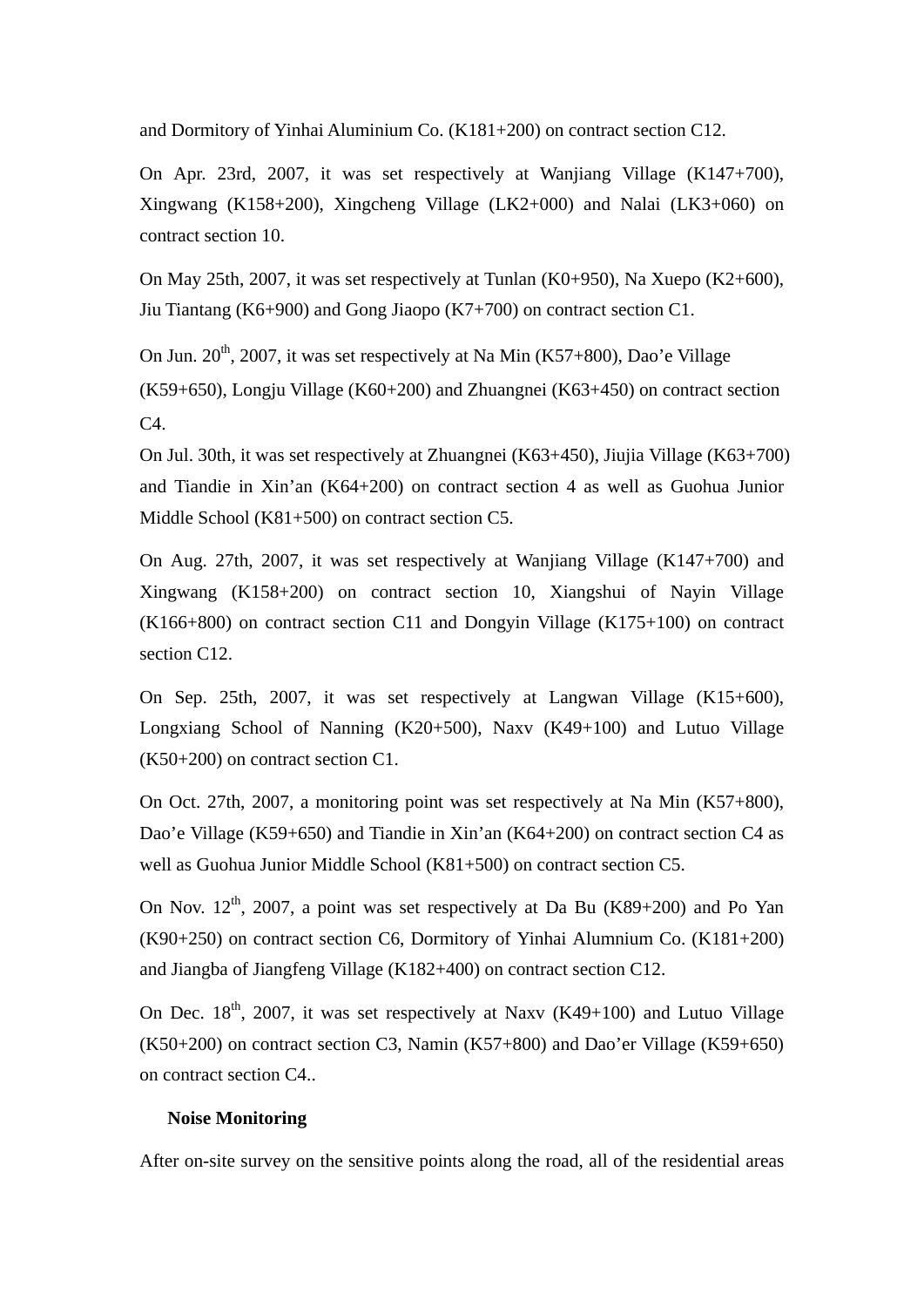and sensitive units (schools and hospitals) within 50m were selected as monitoring objects in accordance with the requirements of *Technical Service Contract for Environmental Monitoring of Nanning (Tanluo) – Baise Express Highway during Construction Period*. Every month a noise monitoring point was set respectively at 4 – 5 sensitive points and the specific location of the monitoring point was 1m to the building closely neighboring the construction site (for school the point is 1m to the teaching buildings or dormitories). Frequency was once a month and each time lasted one day with monitoring conducted in daytime and at night. The monitoring items include Leq (equivalent continuous A sound),  $L_{10}$ ,  $L_{50}$  and  $L_{90}$ .

#### **Surface Water Monitoring**

According to the requirements of *Technical Service Contract for Environmental Monitoring of Nanning (Tanluo) – Baise Express Highway during Construction Period*, monitoring was conducted at the sections 200m downstream to the piers of the bridges being constructed over the Right River at Zhenliu, Jin Jitan, Baifeng and Jiangba.

#### **3. Monitoring Basis and Assessment Standard**

#### **Monitoring Basis**

- *1) Environmental Impact Assessment on Nanning (Tanluo) Baise Express Highway*
- *2) Technical Service Contract for Environmental Monitoring of Nanning (Tanluo) Baise Express Highway during Construction Period*
- *3) Monitoring and Analysis Methods for Air and Waste Air (4th edition)*
- *4) Technical Specification for Environmental Monitoring (Volume III)*
- *5) Corpus of Environmental Protection Standards*

#### **Assessment Standards**

1) Grade II standards of *Standard of Ambient Air Quality* (National Standard GB3095-1996) are applicable for the ambient air around the highway. The Standard Limit Value of TSP is in table 3-1.

#### **Table 3-1 Standard Limit Value for Ambient Air Quality**

Unit:  $mg/m<sup>3</sup>$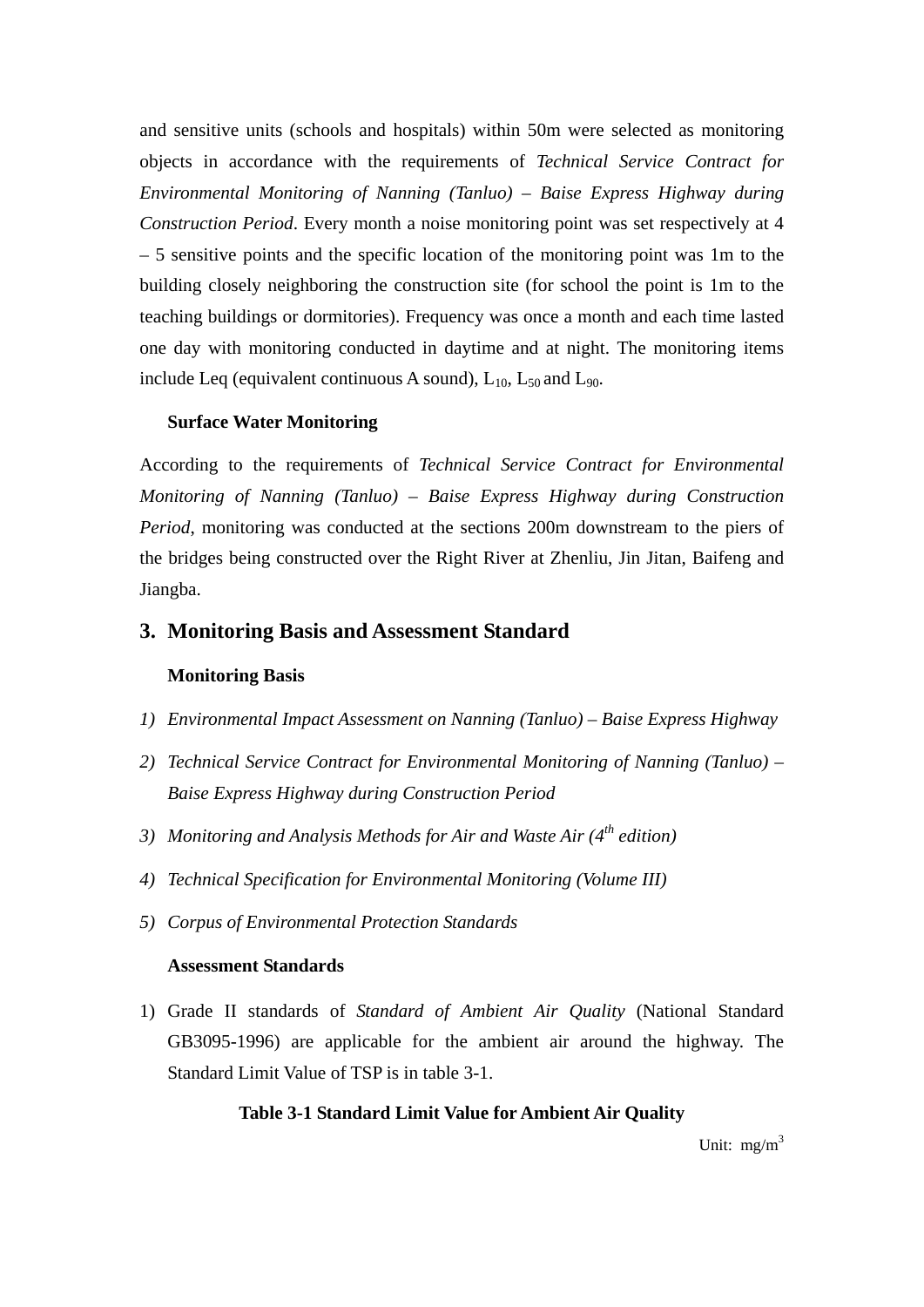| <b>Monitoring Item</b> | <b>Standard Limit Value</b> |
|------------------------|-----------------------------|
| TSP                    | 0.30                        |

2) Corresponding standards in *Standard of Environmental Noise of Urban Area* (National Standard GB3096-93) are adopted. Please refer to table 3-2 for the value.

### **Table 3-2 Standard Limit Value of Building Construction Border Noise**

Unit: Equivalent Continuous A Sound Leq [dB(A)]

| <b>Construction</b> | <b>Main Noise Source</b>         | <b>Limit Value of Noise</b> |          |
|---------------------|----------------------------------|-----------------------------|----------|
| <b>Stage</b>        |                                  | In Daytime                  | At Night |
| Earth work          | Bulldozer, scraper, loader, etc. | 70                          | 55       |

3) As the bridges over the Right River at Zhenliu, Jin Jitan, Baifeng and Jiangba belong to Class III Surface Water Environment Function Area, grade III standards of *Standard of Surface Water Resource Quality* (SL 63-94) was applicable for analysis of SS. For other items, Grade III standards of *Standard of Surface Water Environment Quality* (National Standard GB3838-2002) are adopted. Please find table 3-3 for details.

| <b>Table 3-3 Standards for Surface Water Pollutants</b> |  |                        |                                             |
|---------------------------------------------------------|--|------------------------|---------------------------------------------|
| Items                                                   |  | <b>Sampling Period</b> | <b>Limited Value for Grade III Standard</b> |
|                                                         |  |                        | $(m\sigma)$ event for $nH$                  |

| <b>Items</b>                 | <b>Sampling Period</b> | Limited value for Grade III Standard<br>$(mg/l$ except for $pH)$ |
|------------------------------|------------------------|------------------------------------------------------------------|
| pH value                     |                        | $6\sim9$                                                         |
| $\mathbf{COD}_{\mathbf{Mn}}$ | Rainy season           | $\leq 6$                                                         |
| <b>Petroleum</b>             |                        | ≤ 0.05                                                           |
| SS                           |                        | $\leq 30$                                                        |

# **4. Analysis Methods and Quality Control Measures**

In order to ensure representativeness, accuracy and comparability of the monitoring data, strict quality control measures were taken in the whole process of the environmental monitoring. Monitoring devices were checked and identified to be acceptable by metrological service department, and also adjusted according to relevant regulations before being used. 100 % of the operators undertaking the monitoring and analysis tasks were qualified with working certification issued by National Environmental Monitoring Center.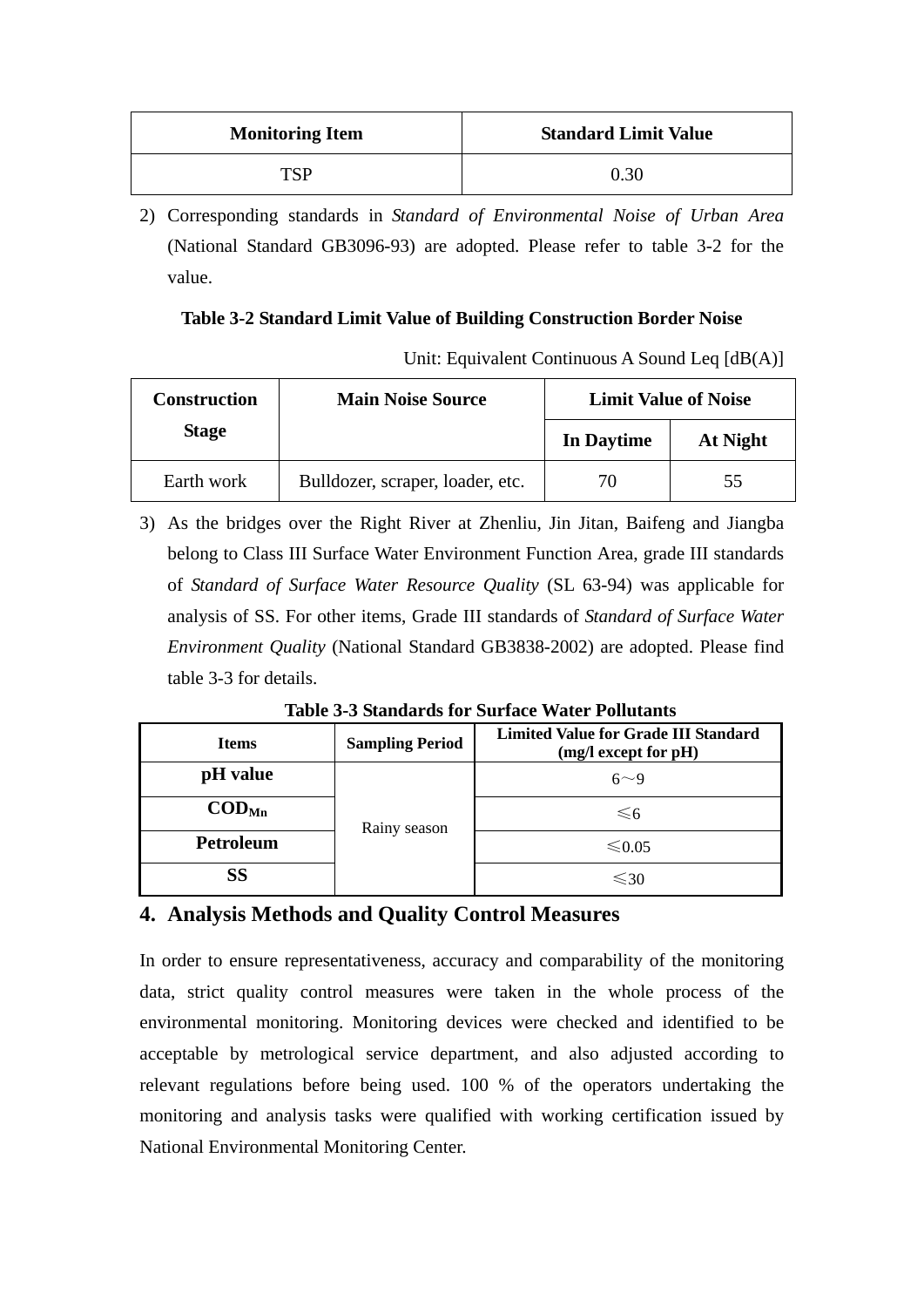Monitoring on ambient air was conducted based on *Monitoring and Analysis Methods for Air and Waste Air* and *Technical Specification for Air Environmental Monitoring* issued by NEPA. Noise monitoring complied with *Technical Specification for Environmental Monitoring (Noise Monitoring)* and *Measurement Methods of Environmental Noise of Urban Area* (National Standard GB/T14623-93). Table 4-1 to 4-3 show the analysis methods, detection limit, monitoring instruments and serial numbers of each monitoring item.

#### **Table 4-1 Monitoring Items and Analysis Methods of Ambient Air**

Unit:  $mg/m<sup>3</sup>$ 

| <b>Monitoring Items</b> | <b>Analysis Method</b>        | <b>Detection Limit</b> |
|-------------------------|-------------------------------|------------------------|
| TSP                     | Gravimetry (National Standard | 0.001                  |
|                         | GB/T15432-1995)               |                        |

#### **Table 4-2 Monitoring Methods of Noise**

Unit: dB(A)

| <b>Monitoring Items</b>      | <b>Analysis Method</b>          | <b>Detection Limit</b> |
|------------------------------|---------------------------------|------------------------|
| <b>Equivalent Continuous</b> | Measurement Method of Building  |                        |
| A Sound (Leq)                | Construction<br>Border<br>Noise |                        |
|                              | (National Standard GB12524-90)  |                        |

#### **Table 4-3 Monitoring Methods of Surface Water**

#### **Unit: mg/m<sup>3</sup>**

| Water                    | Thermometer method (GB13195-91)        | $0.1^{\circ}$ C |
|--------------------------|----------------------------------------|-----------------|
| Temperature              |                                        |                 |
|                          | Flowing velocity Instrumental method   |                 |
| pH value                 | Glass electrode method (GB6920-86)     | 0.02pH          |
| $\text{COD}_{\text{Mn}}$ | Permanganate index (GB11914-89)        | 0.5             |
| Petroleum                | Infrared spectrophoto (GB/T16488-1996) | 0.04            |
| SS                       | Gravimetric method (GB11901-89)        | 4               |

#### **Table 4-4 Monitoring Instruments and Main Technical Index**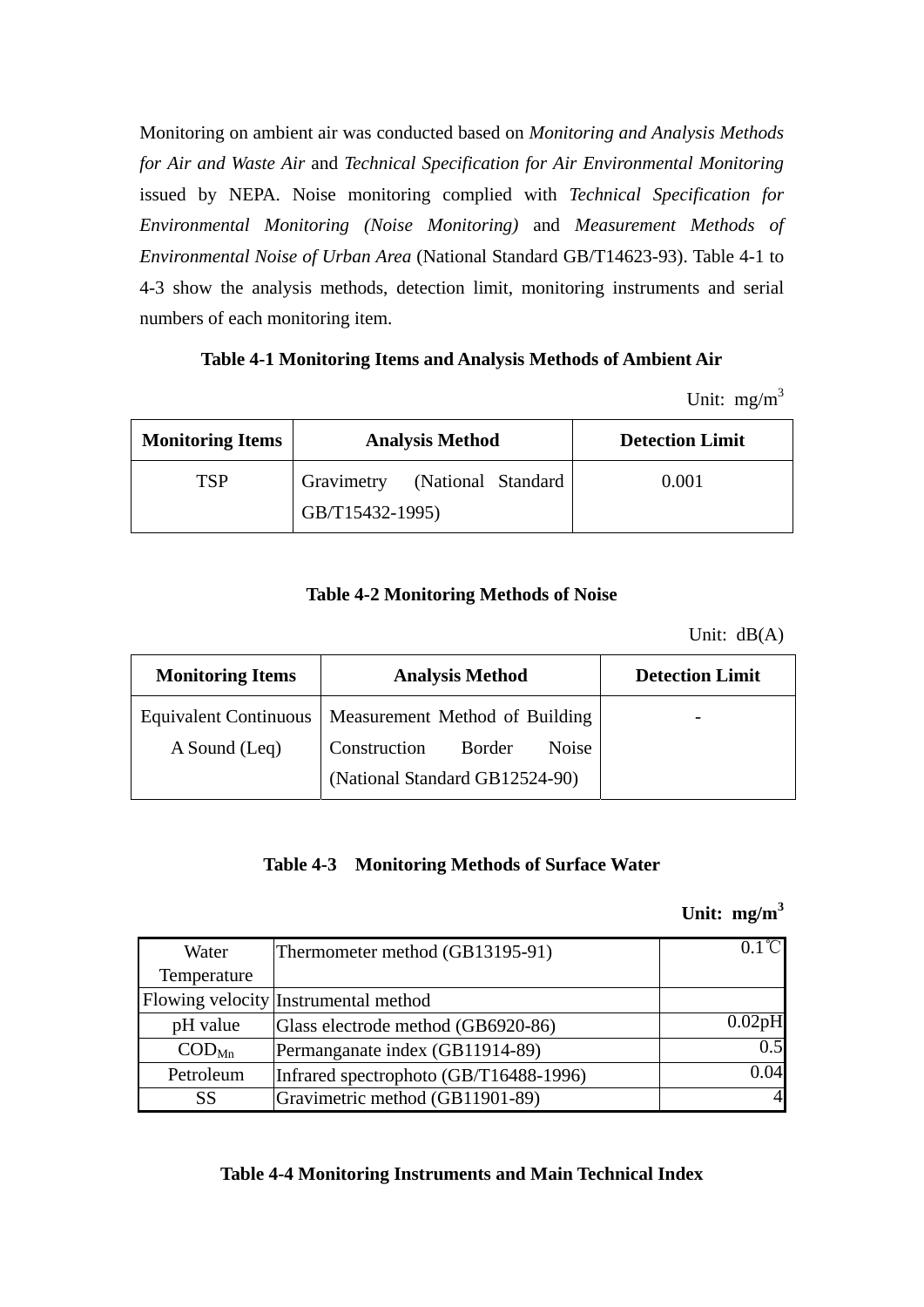| <b>Monitoring</b> | <b>Monitoring Instruments</b>                                                         |                                                          |  |  |
|-------------------|---------------------------------------------------------------------------------------|----------------------------------------------------------|--|--|
| <b>Items</b>      | <b>Model</b>                                                                          | <b>Main Technical Index</b>                              |  |  |
| <b>Noise</b>      | HS6288 Multi-function noise analyzer                                                  | <b>Resolution ratio:</b><br>0.1dB                        |  |  |
| <b>SS</b>         | TH-150C II TSP intelligent sampling tank<br>TH-150C III TSP intelligent sampling tank | Adjusting range of<br>sampling volume<br>90~120L/min     |  |  |
| Surface<br>Water  | BS210S electronic balance                                                             | Measurement range:<br>$0 - 210g$ ,<br>Accuracy: 0.0001 g |  |  |
|                   | Thermo Orion 868 pH meter                                                             | 0.02pH                                                   |  |  |
|                   | OIL420 infrared spectroscopic oil meter                                               | Detection limit:<br>$0.04$ mg/L                          |  |  |
|                   | LS25-3C flowing velocity meter                                                        | Measurement range:<br>$0.04 - 10m/s$                     |  |  |

# **5. Monitoring Result**

### **Ambient Air Quality**

Please find the monitoring results in table 5-1.

#### **Noise of Residential Area**

Please find the result in table 5-2 to table 5-13.

## **Surface Water Environment Quality**

Please refer to table 5-14 for the result.

# **Table 5-1 Monitoring Result on TSP in the Ambient Air**

| Pile No.   | <b>Name of Sensitive Point</b>                                                                     | Date          | <b>Result</b><br>$(mg/m^3)$ |
|------------|----------------------------------------------------------------------------------------------------|---------------|-----------------------------|
| $K59+650$  | Dao'e Village                                                                                      | Jan. 12th     | 0.211                       |
| $K63+700$  | Jiujia Village                                                                                     | Jan. 12th     | 0.165                       |
| $K64+200$  | Tiandie in Xin'an                                                                                  | Jan. 12th     | 0.174                       |
| $K81+500$  | Guohua Junior Middle<br>School                                                                     | Jan. 12th     | 0.142                       |
| $K15+600$  | Langwan Village                                                                                    | Feb. $2nd$    | 0.115                       |
| $K20+500$  | Longxiang School of<br>Nanning                                                                     | Feb. $2^{nd}$ | 0.110                       |
| $K30+150$  | Banze                                                                                              | Feb. $2nd$    | 0.113                       |
| $K49+100$  | <b>Naxy</b>                                                                                        | Feb. $2nd$    | 0.109                       |
| K166+700   | Hope Primary School in<br>Nayin Sponsored by<br>Military sub-command in<br><b>Baise Prefecture</b> | Mar. $27th$   | 0.137                       |
| $K166+800$ | Xiangshui of Nayin Village                                                                         | Mar. $27th$   | 0.150                       |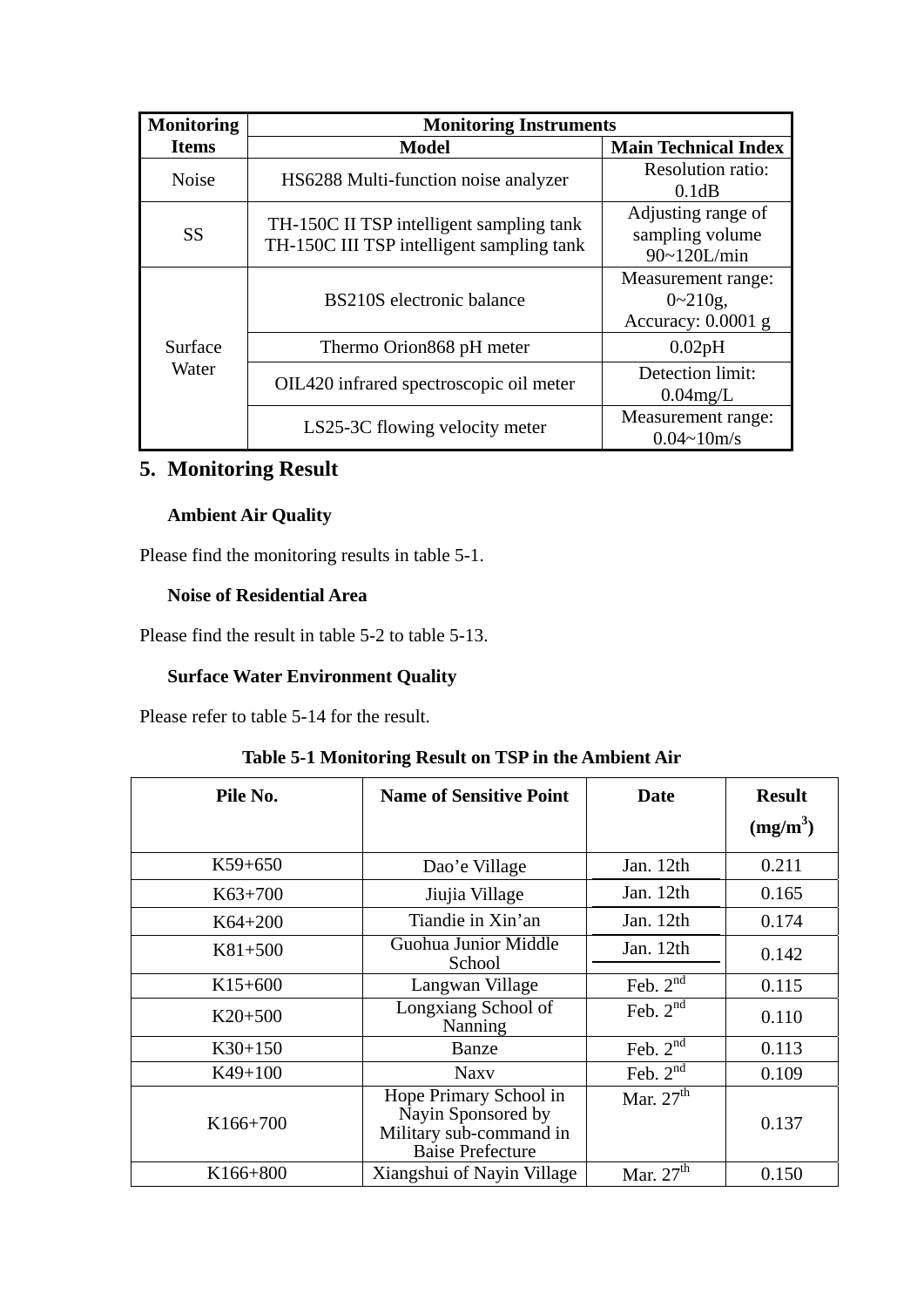| K175+100    | Dongyin Village                       | Mar. $27th$                      | 0.204 |
|-------------|---------------------------------------|----------------------------------|-------|
| K181+200    | Dormitory of Yinhai<br>Aluminium Co.  | Mar. $27^{\overline{th}}$        | 0.191 |
| K147+700    | Wanjiang Village                      | Apr. $23^{\text{rd}}$            | 0.202 |
| K158+200    | Xingwang                              | Apr. $23^{rd}$                   | 0.201 |
| $LK2+000$   | Xingcheng Village                     | Apr. $23^{\overline{\text{rd}}}$ | 0.213 |
| LK3+060     | Nalai                                 | Apr. $23^{rd}$                   | 0.209 |
| $K0+950$    | Tunlan                                | May. $25^{th}$                   | 0.104 |
| $K2+600$    | Na Xuepo                              | May. $25^{th}$                   | 0.108 |
| K6+900      | Jiu Tiantang                          | May. $25^{th}$                   | 0.107 |
| $K7 + 700$  | Gong Jiaopo                           | May. $25^{th}$                   | 0.108 |
| K57+800     | Namin                                 | Jun. $20^{th}$                   | 0.100 |
| K59+650     | Dao'e Village                         | Jun. $20^{th}$                   | 0.112 |
| K60+200     | Longju village                        | Jun. $20^{th}$                   | 0.110 |
| K63+450     | Zhuangnei                             | Jun. $20^{th}$                   | 0.109 |
| K63+450     | Zhuangnei                             | Jul. $30^{\text{th}}$            | 0.151 |
| K63+700     | Jiujia Village                        | Jul. $30^{th}$                   | 0.154 |
| K64+200     | Tiandie in Xin'an                     | Jul. $30^{\text{th}}$            | 0.132 |
| K81+500     | Guohua Junior Middle                  | Jul. $30^{\text{th}}$            | 0.136 |
|             | School                                |                                  |       |
| K147+700    | Wanjiang Village                      | Aug. $27th$                      | 0.170 |
| K158+200    | Xingwang                              | Aug. $27th$                      | 0.183 |
| K166+800    | Xiangshui of Nayin Village            | Aug. $27th$                      | 0.174 |
| K175+100    | Dongyin Village                       | Aug. $27th$                      | 0.192 |
| $K15+600$   | Langwan Village                       | Sep. $25th$                      | 0.179 |
| $K20+500$   | <b>Longxiang School of</b><br>Nanning | Sep. $25^{th}$                   | 0.123 |
| K49+100     | <b>Naxv</b>                           | Sep. $25^{\text{th}}$            | 0.164 |
| K50+200     | Lutuo Village                         | Sep. $25^{th}$                   | 0.160 |
| C4K57+800   | Namin                                 | Oct. $27^{\text{th}}$            | 0.180 |
| C4K59+650   | Dao'e Village                         | Oct. $27th$                      | 0.166 |
| C4K64+200   | Tiandie in Xin'an                     | Oct. $27th$                      | 0.170 |
| C5K81+500   | Guohua Junior Middle<br>School        | Oct. $27th$                      | 0.168 |
| C6K89+200   | Dabu                                  | Nov. $12^{\overline{\text{th}}}$ | 0.132 |
| C6K90+250   | Poyan                                 | Nov. $12^{th}$                   | 0.136 |
| C12K181+200 | Dormitory of Yinhai<br>Alumnium Co.   | Nov. $12^{th}$                   | 0.137 |
| C12K182+400 | Jiangba of Jiangfeng<br>Village       | Nov. $12^{th}$                   | 0.140 |
| C3K49+100   | <b>Naxv</b>                           | Dec. $18^{\text{th}}$            | 0.122 |
| C3K50+200   | Lutuo Village                         | Dec. $18^{\overline{\text{th}}}$ | 0.121 |
| C4K57+800   | Namin                                 | Dec. $18^{th}$                   | 0.117 |
| C4K59+650   | Dao'e Village                         | Dec. $18^{th}$                   | 0.119 |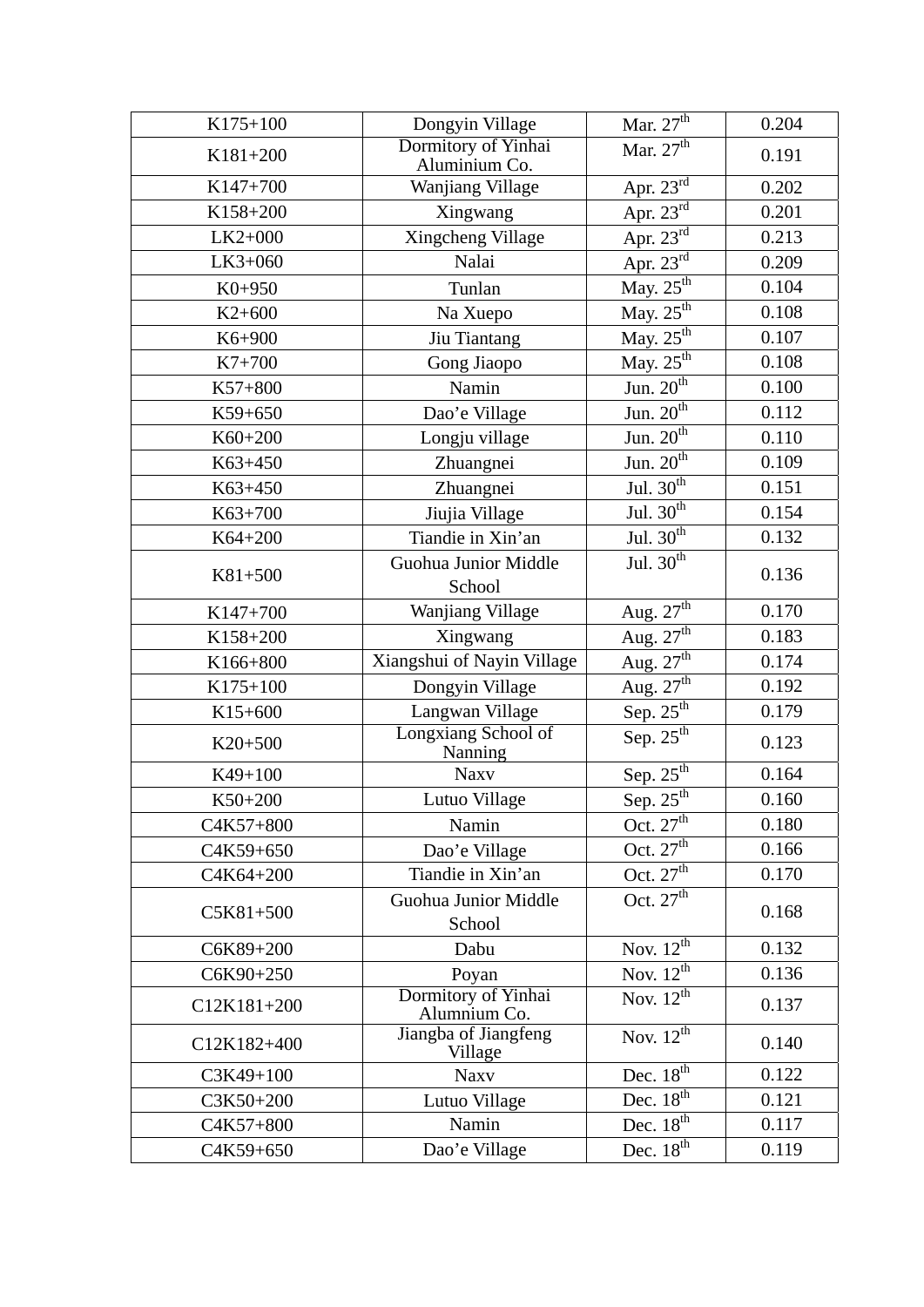|                |                                                     |                      |                   |         |          | Unit: $dB(A)$        |
|----------------|-----------------------------------------------------|----------------------|-------------------|---------|----------|----------------------|
| No.            | <b>Name and</b>                                     | <b>Distance to</b>   | Date of           | Leq     |          | <b>Standard</b>      |
|                | Pile No.                                            | <b>Centerline of</b> | <b>Monitoring</b> | In      | At night | <b>Limit Value</b>   |
|                |                                                     | the Road $(m)$       |                   | daytime |          |                      |
| $\mathbf{1}$   | Dao'e<br>Village<br>$(K59+650)$                     | Across               | Jan. $12^{th}$    | 60.5    | 51.3     |                      |
| $\overline{2}$ | Jiujia<br>Village<br>$(K63+700)$                    | Across               | Jan. $12^{th}$    | 53.7    |          | daytime:<br>In<br>75 |
| 3              | Tiandie<br>in<br>Xin'an<br>$(K64+200)$              | 10m to the left      | Jan. $12^{th}$    | 57.3    |          |                      |
| $\overline{4}$ | Guohua<br>Junior<br>Middle<br>School<br>$(K81+500)$ | 30m to the left      | Jan. $12th$       | 51.5    |          | At night: 55         |

# **Table 5-3 Monitoring Result on Noise of Residential Area in February, 2007**

| No.            | <b>Name and</b> | <b>Distance to</b>      | Date of           |         | Leq      | <b>Standard</b>    |
|----------------|-----------------|-------------------------|-------------------|---------|----------|--------------------|
|                | Pile No.        | <b>Centerline of</b>    | <b>Monitoring</b> | In      | At night | <b>Limit Value</b> |
|                |                 | the Road (m)            |                   | daytime |          |                    |
| $\mathbf{1}$   | Langwan         |                         |                   |         |          |                    |
|                | Village         | Across                  | Feb. $2nd$        | 51.7    |          |                    |
|                | $(K15+600)$     |                         |                   |         |          |                    |
| $\overline{2}$ | Longxiang       |                         | Feb. $2nd$        | 50.4    |          |                    |
|                | School          | 20m to the left<br>side |                   |         |          | daytime:<br>In     |
|                | $(K20+500)$     |                         |                   |         |          | 75                 |
| 3              | Banze           | 40m to the left         | Feb. $2nd$        | 48.2    |          |                    |
|                | $(K30+150)$     | side                    |                   |         |          |                    |
| $\overline{4}$ | <b>Naxy</b>     |                         |                   |         |          |                    |
|                | $(K49+100)$     | 15m to the left         | Feb. $2nd$        | 50.3    |          |                    |
|                |                 |                         |                   |         |          | At night: 55       |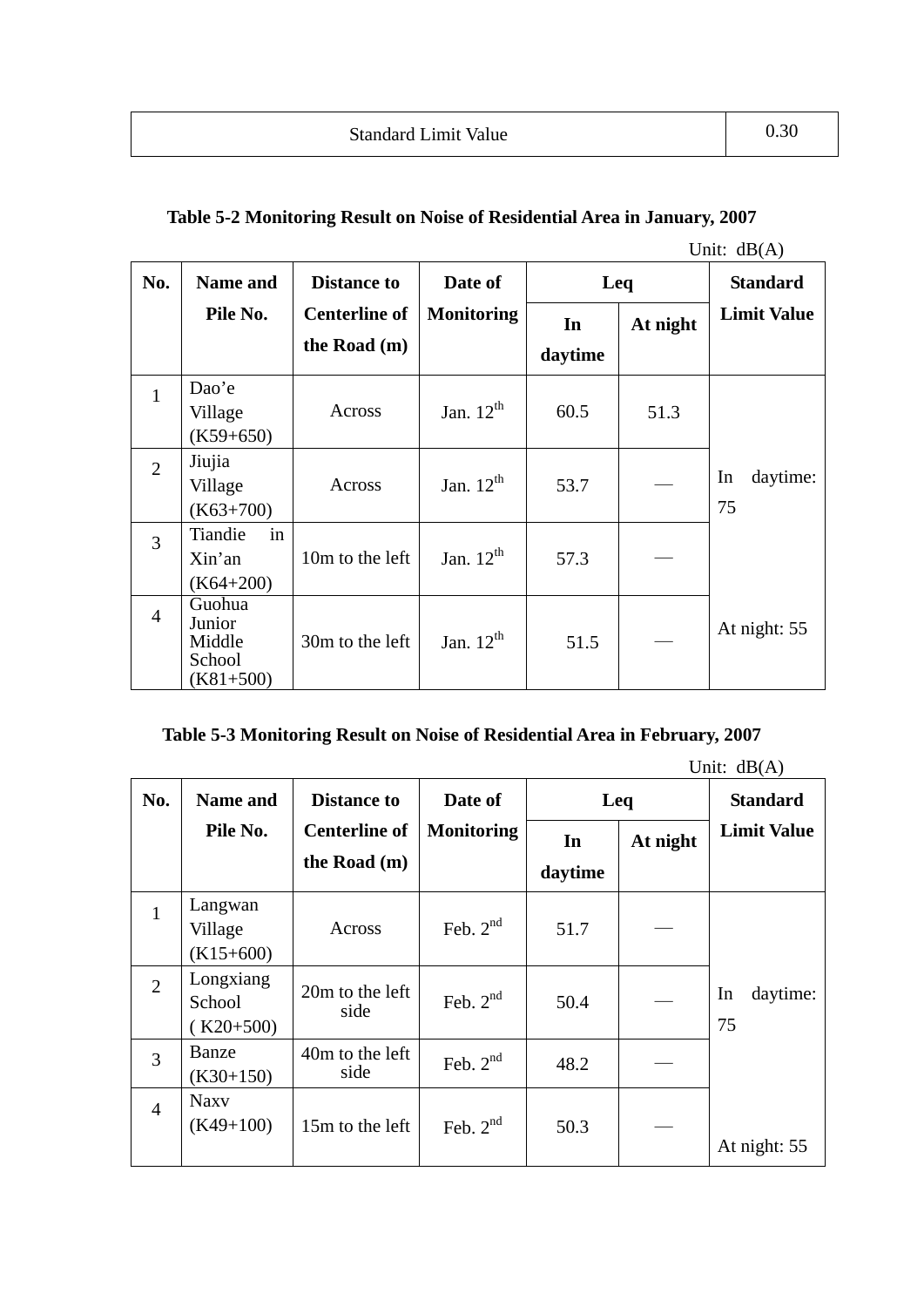|                |                                                                                                                                             |                                      |                   |               |          | Unit: $dB(A)$        |
|----------------|---------------------------------------------------------------------------------------------------------------------------------------------|--------------------------------------|-------------------|---------------|----------|----------------------|
| No.            | Name and                                                                                                                                    | <b>Distance to</b>                   | Date of           | Leq           |          | <b>Standard</b>      |
|                | Pile No.                                                                                                                                    | <b>Centerline of</b><br>the Road (m) | <b>Monitoring</b> | In<br>daytime | At night | <b>Limit Value</b>   |
| $\mathbf{1}$   | <b>Hope Primary</b><br>School<br>in<br>Nayin<br>Sponsored by<br>Military<br>sub-command<br><b>Baise</b><br>in<br>Prefecture<br>$(K166+700)$ | 10m to the<br>left                   | Mar. $27th$       | 54.8          |          | daytime:<br>In<br>75 |
| $\overline{2}$ | Xiangshui of<br>Nayin Village<br>$(K166+800)$                                                                                               | At the left<br>edge                  | Mar. $27th$       | 53.3          |          | At night: 55         |
| $\overline{3}$ | Dongyin<br>Village<br>$(K175+100)$                                                                                                          | At the right<br>edge                 | Mar. $27th$       | 57.4          |          |                      |
| $\overline{4}$ | Dormitory of<br>Yinhai<br>Aluminium<br>Co.<br>$(K181+200)$                                                                                  | 20m to the<br>right                  | Mar. $27th$       | 56.7          |          |                      |

**Table 5-4 Monitoring Result on Noise of Residential Area in March, 2007** 

# **Table 5-5 Monitoring Result on Noise of Residential Area in April, 2007**

| No. | <b>Name and</b>                   | <b>Distance to</b>                   | Date of               | Leq           |          | <b>Standard</b>      |
|-----|-----------------------------------|--------------------------------------|-----------------------|---------------|----------|----------------------|
|     | Pile No.                          | <b>Centerline of</b><br>the Road (m) | <b>Monitoring</b>     | In<br>daytime | At night | <b>Limit Value</b>   |
|     | Wanjiang<br>Village<br>$K147+700$ | 10m to the left                      | Apr. $23^{\text{rd}}$ | 67.8          | 51.3     |                      |
| 2   | Xingwang<br>K158+200              | At the right<br>edge                 | Apr. $23^{\text{rd}}$ | 65.4          |          |                      |
| 3   | Xingcheng<br>Village<br>$LK2+000$ | At the left<br>edge                  | Apr. $23^{\text{rd}}$ | 58.6          |          | daytime:<br>In<br>75 |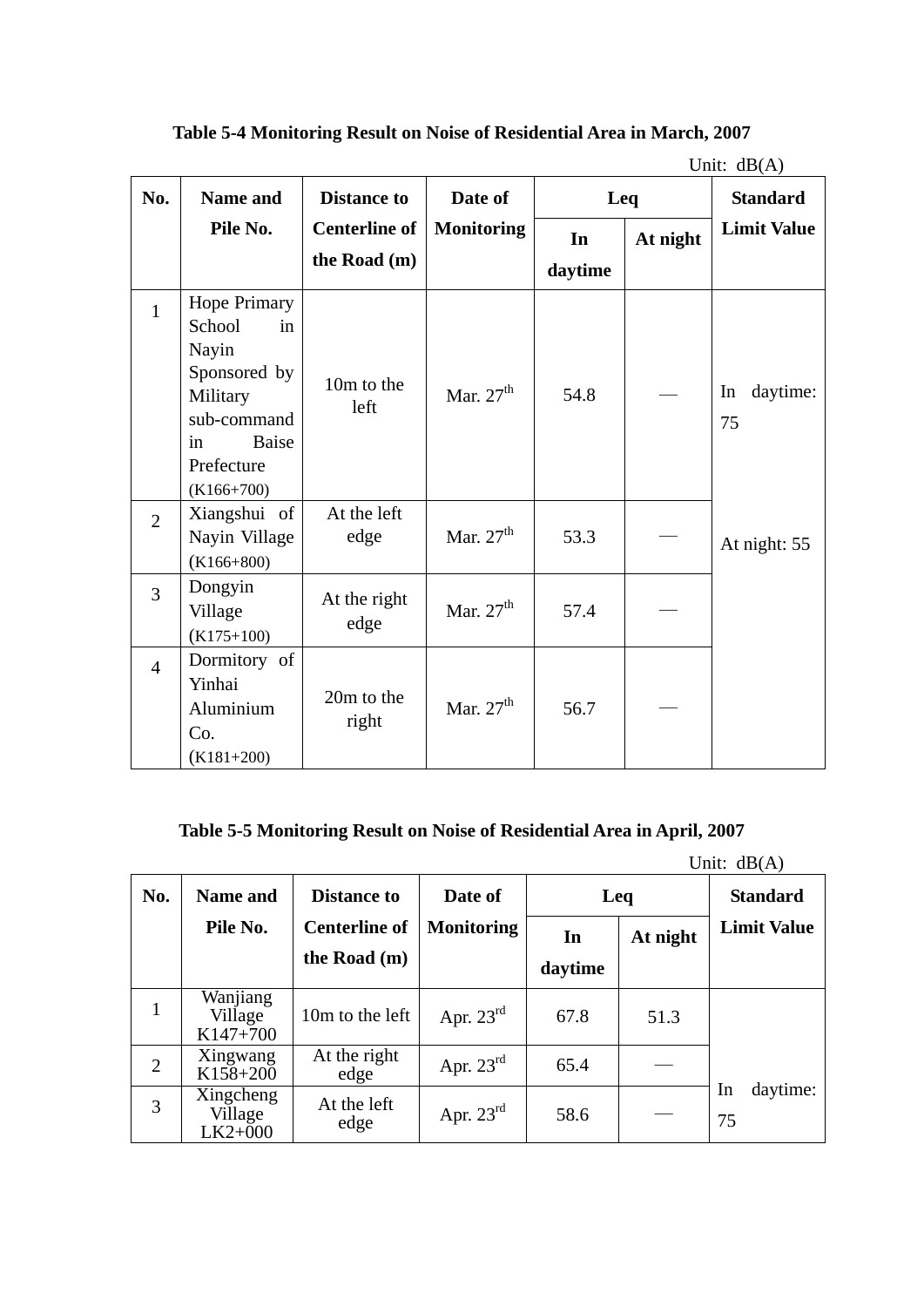| Nalai<br>LK3+060 | At the right<br>edge | Apr. $23^{\text{rd}}$ | 54.2 |              |
|------------------|----------------------|-----------------------|------|--------------|
|                  |                      |                       |      | At night: 55 |

# **Table 5-6 Monitoring Result on Noise of Residential Area in May, 2007**

|                |                            |                      |                       |         |          | Unit: $dB(A)$        |
|----------------|----------------------------|----------------------|-----------------------|---------|----------|----------------------|
| No.            | <b>Name and</b>            | <b>Distance to</b>   | Date of               | Leq     |          | <b>Standard</b>      |
|                | Pile No.                   | <b>Centerline of</b> | <b>Monitoring</b>     | In      | At night | <b>Limit Value</b>   |
|                |                            | the Road $(m)$       |                       | daytime |          |                      |
| $\mathbf{1}$   | Tunlan<br>$K0+950$         | 10m to the<br>right  | May. $25^{\text{th}}$ | 52.1    |          |                      |
| $\overline{2}$ | Na Xuepo<br>$K2+600$       | 10m to the<br>right  | May. $25^{\text{th}}$ | 51.4    |          |                      |
| 3              | Jiu Tiantang<br>$K6 + 900$ | 10m to the<br>right  | May. $25^{\text{th}}$ | 55.3    |          | In<br>daytime:<br>75 |
| $\overline{4}$ |                            |                      | May. $25^{\text{th}}$ |         |          |                      |
|                | Gong Jiaopo<br>$K7+700$    | 50m to the left      |                       | 55.8    |          |                      |
|                |                            |                      |                       |         |          | At night: 55         |

## **Table 5-7 Monitoring Result on Noise of Residential Area in June, 2007**

|                |                              |                      |                   |         |          | Unit: $dB(A)$        |
|----------------|------------------------------|----------------------|-------------------|---------|----------|----------------------|
| No.            | Name and                     | <b>Distance to</b>   | Date of           | Leq     |          | <b>Standard</b>      |
|                | Pile No.                     | <b>Centerline of</b> | <b>Monitoring</b> | In      | At night | <b>Limit Value</b>   |
|                |                              | the Road (m)         |                   | daytime |          |                      |
| $\mathbf{1}$   | Namin<br>$K57+800$           | At the left<br>edge  | Jun. $20th$       | 52.7    |          |                      |
| $\overline{2}$ | Dao'e Village<br>$K59+650$   | Across               | Jun. $20th$       | 55.4    |          |                      |
| 3              | Longju<br>Village<br>K60+200 | Across               | Jun. $20th$       | 51.2    |          | daytime:<br>In<br>75 |
| $\overline{4}$ | Zhuangnei<br>$K63+450$       | At the right<br>edge | Jun. $20th$       | 51.9    |          | At night: 55         |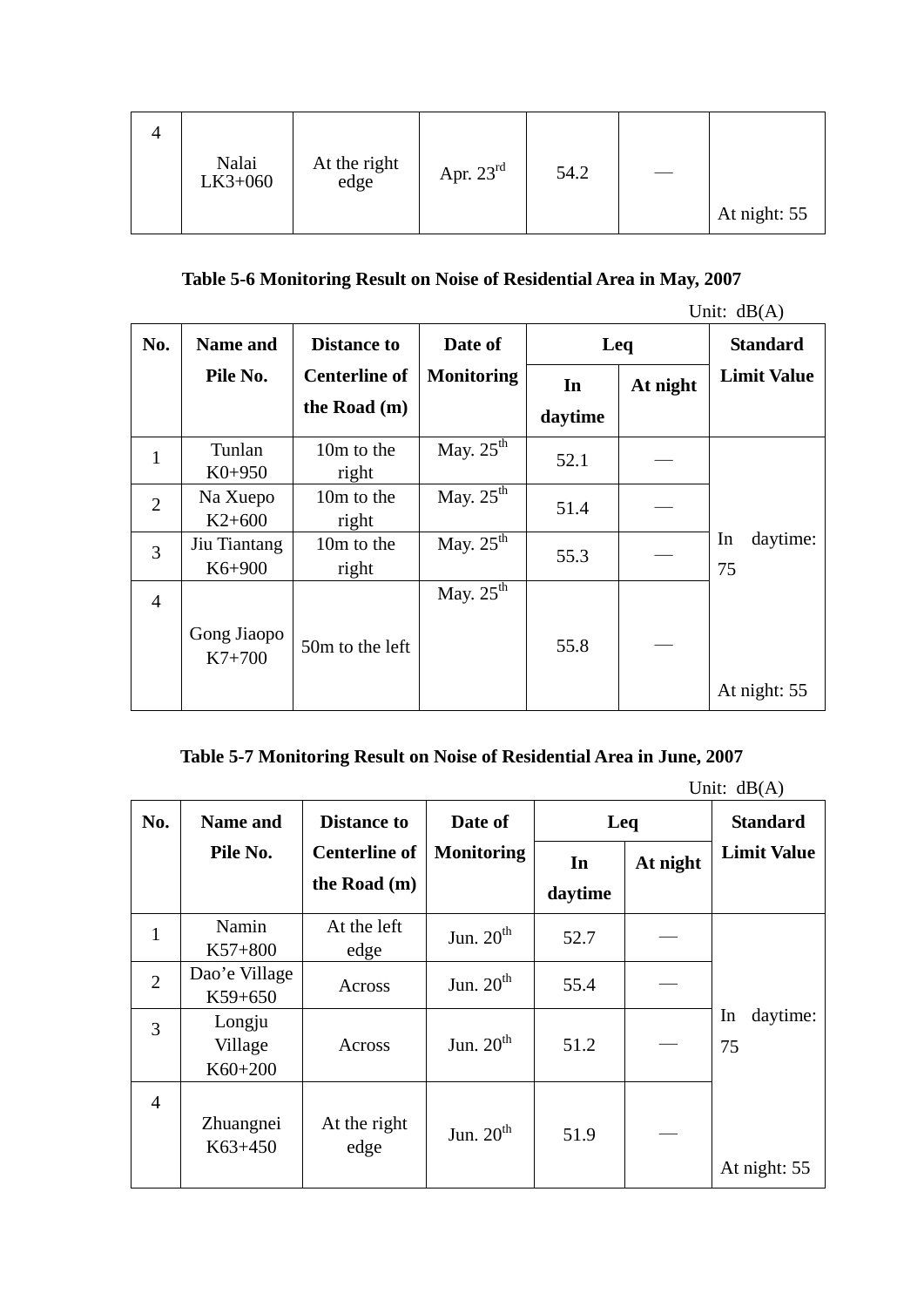**Table 5-8 Monitoring Result on Noise of Residential Area in July, 2007** 

|                |                                                   |                      |                   |         |          | Unit: $dB(A)$      |
|----------------|---------------------------------------------------|----------------------|-------------------|---------|----------|--------------------|
| No.            | <b>Name and</b>                                   | <b>Distance to</b>   | Date of           |         | Leq      |                    |
|                | Pile No.                                          | <b>Centerline of</b> | <b>Monitoring</b> | In      | At night | <b>Limit Value</b> |
|                |                                                   | the Road (m)         |                   | daytime |          |                    |
| $\mathbf{1}$   | Zhuangnei<br>K63+450                              | At the right<br>edge | Jul. $30th$       | 53.8    |          |                    |
| $\overline{2}$ | Jiujia<br>Village<br>$K63+700$                    | Across               | Jul. $30th$       | 55.9    |          | In<br>daytime:     |
| 3              | Tiandie in<br>Xing'an<br>$K64 + 200$              | 10m to the left      | Jul. $30th$       | 58.3    |          | 75                 |
| $\overline{4}$ | Guohua<br>Junior<br>Middle<br>School<br>$K81+500$ | 30m to the left      | Jul. $30th$       | 50.7    |          | At night: 55       |

| Table 5-9 Monitoring Result on Noise of Residential Area in August, 2007 |
|--------------------------------------------------------------------------|
|                                                                          |

|                |                                   |                      |                   |         |          | Unit: $dB(A)$      |
|----------------|-----------------------------------|----------------------|-------------------|---------|----------|--------------------|
| No.            | <b>Name and</b>                   | <b>Distance to</b>   | Date of           |         | Leq      | <b>Standard</b>    |
|                | Pile No.                          | <b>Centerline of</b> | <b>Monitoring</b> | In      | At night | <b>Limit Value</b> |
|                |                                   | the Road (m)         |                   | daytime |          |                    |
| $\mathbf{1}$   | Wanjiang<br>Village<br>$K147+700$ | 10m to the left      | Aug. $27th$       | 55.8    |          |                    |
| $\overline{2}$ | Xingwang<br>K158+200              | At the right<br>edge | Aug. $27th$       | 58.7    |          | In<br>daytime:     |
| 3              | K166+800                          | At the left<br>edge  | Aug. $27th$       | 6.6     |          | 75                 |
| $\overline{4}$ | Dongyin<br>Village<br>$K175+100$  | At the right<br>edge | Aug. $27th$       | 59.4    |          | At night: 55       |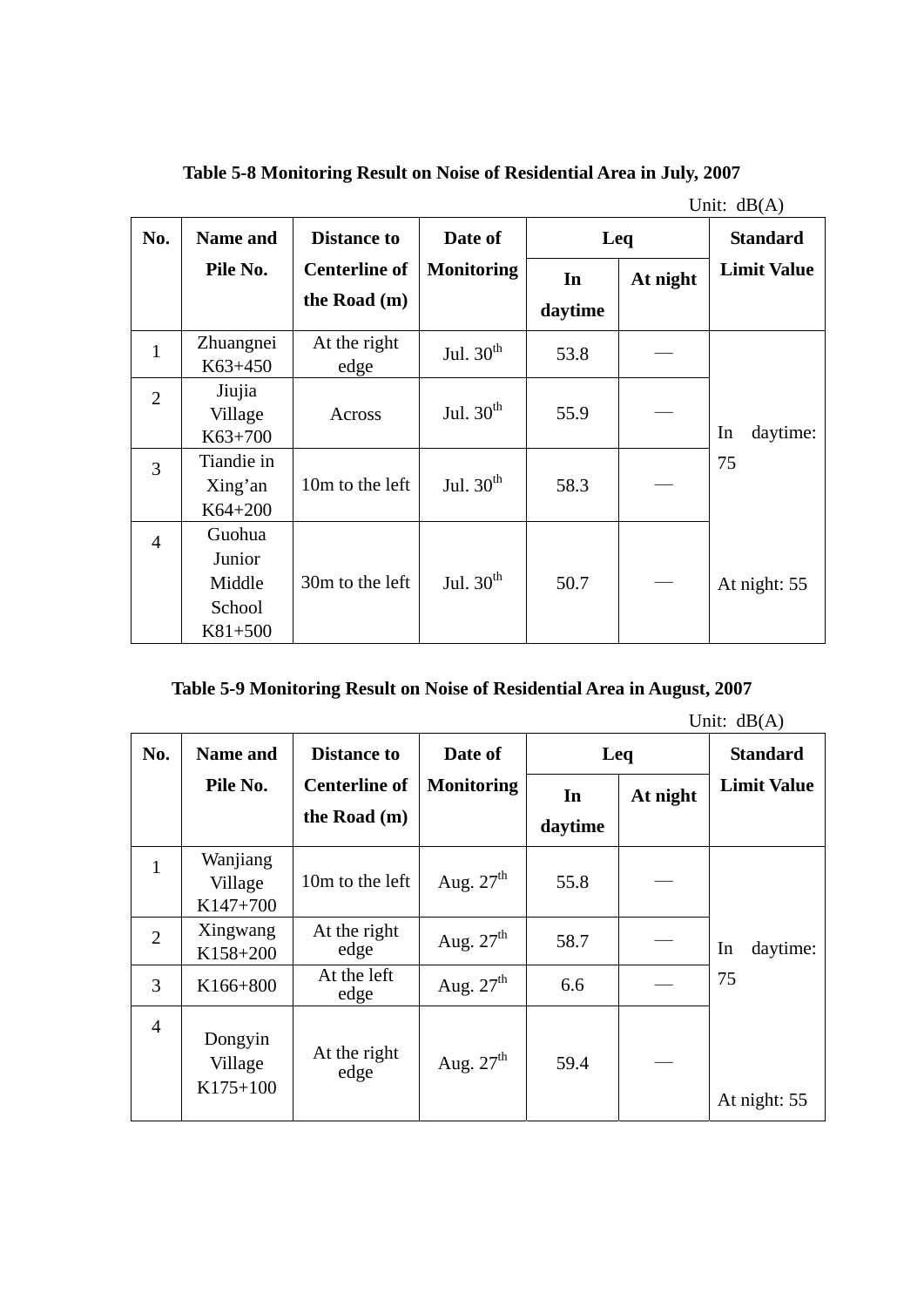|                |                                                |                      |                   |         |          | Unit: $dB(A)$        |
|----------------|------------------------------------------------|----------------------|-------------------|---------|----------|----------------------|
| No.            | <b>Name and</b>                                | <b>Distance to</b>   | Date of           | Leq     |          | <b>Standard</b>      |
|                | Pile No.                                       | <b>Centerline of</b> | <b>Monitoring</b> | In      | At night | <b>Limit Value</b>   |
|                |                                                | the Road (m)         |                   | daytime |          |                      |
| 1              | Langwan<br>Village<br>$K15+600$                | Across               | Sep. $25th$       | 62.2    |          |                      |
| $\overline{2}$ | Longxiang<br>School of<br>Nanning<br>$K20+500$ | 20m to the left      | Sep. $25th$       | 57.9    |          | daytime:<br>In<br>75 |
| 3              | <b>Naxy</b><br>$K49+100$                       | 15m to the left      | Sep. $25th$       | 60.5    |          |                      |
| 4              | Lutuo Village<br>$K50+200$                     | At the left edge     | Sep. $25th$       | 58.1    |          | At night: 55         |

**Table 5-10 Monitoring Result on Noise of Residential Area in September, 2007** 

**Table 5-11 Monitoring Result on Noise of Residential Area in October, 2007** 

|                |                                                   |                      |                   |         |          | Unit: $dB(A)$      |
|----------------|---------------------------------------------------|----------------------|-------------------|---------|----------|--------------------|
| No.            | Name and                                          | <b>Distance to</b>   | Date of           | Leq     |          | <b>Standard</b>    |
|                | Pile No.                                          | <b>Centerline of</b> | <b>Monitoring</b> | In      | At night | <b>Limit Value</b> |
|                |                                                   | the Road (m)         |                   | daytime |          |                    |
| $\mathbf{1}$   | Namin<br>$K57+800$                                | At the left<br>edge  | Oct. $27th$       | 56.9    |          |                    |
| $\overline{2}$ | Dao'e<br>Village<br>$K59+650$                     | Across               | Oct. $27th$       | 54.2    |          | daytime:<br>In     |
| 3              | Tiandie in<br>Xing'an<br>$K64 + 200$              | 10m to the left      | Oct. $27th$       | 58.2    |          | 75                 |
| $\overline{4}$ | Guohua<br>Junior<br>Middle<br>School<br>$K81+500$ | 30m the left         | Oct. $27th$       | 55.0    |          | At night: 55       |

**Table 5-12 Monitoring Result on Noise of Residential Area in November, 2007**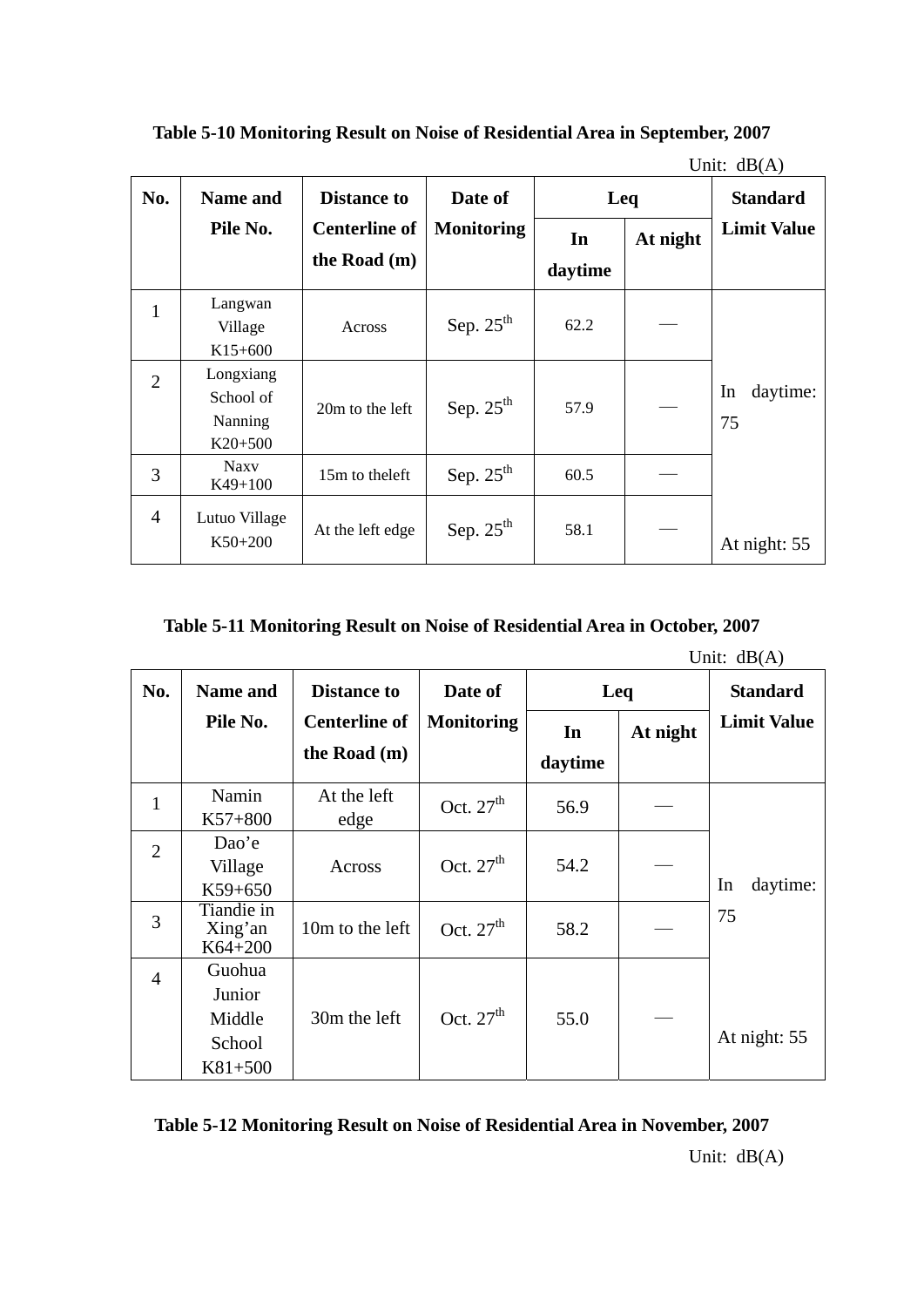| No.            | <b>Name and</b>                                         | <b>Distance to</b>                   | Date of           | Leq     | <b>Standard</b> |                      |
|----------------|---------------------------------------------------------|--------------------------------------|-------------------|---------|-----------------|----------------------|
|                | Pile No.                                                | <b>Centerline of</b><br>the Road (m) | <b>Monitoring</b> | In      | At night        | <b>Limit Value</b>   |
|                |                                                         |                                      |                   | daytime |                 |                      |
|                | Dabu<br>$K89+200$                                       | At the left<br>edge                  | Nov. $12^{th}$    | 57.7    |                 |                      |
| $\overline{2}$ | Poyan<br>$K90+250$                                      | At the right<br>edge                 | Nov. $12^{th}$    | 55.5    |                 |                      |
| 3              | Dormitory<br>of Yinhai<br>Alumnium<br>Co.<br>$K181+200$ | 20m to the<br>right                  | Nov. $12^{th}$    | 53.3    |                 | daytime:<br>In<br>75 |
| $\overline{4}$ | Jiangba of<br>Jiangfeng<br>Village<br>K182+400          | Across                               | Nov. $12^{th}$    | 58.0    |                 | At night: 55         |

# **Table 5-13 Monitoring Result on Noise of Residential Area in December, 2007**

| No.            | <b>Name and</b>            | <b>Distance to</b>                     | Date of           | Leq           | <b>Standard</b> |                      |
|----------------|----------------------------|----------------------------------------|-------------------|---------------|-----------------|----------------------|
|                | Pile No.                   | <b>Centerline of</b><br>the Road $(m)$ | <b>Monitoring</b> | In<br>daytime | At night        | <b>Limit Value</b>   |
| $\mathbf{1}$   | <b>Naxy</b><br>$K49+100$   | 15m to the<br>left                     | Dec. $18th$       | 54.3          |                 |                      |
| $\overline{2}$ | Lutuo Village<br>$K50+200$ | At the left<br>edge                    | Dec. $18th$       | 56.1          |                 |                      |
| 3              | Namin<br>$K57+800$         | At the left<br>edge                    | Dec. $18th$       | 57.7          |                 | daytime:<br>In<br>75 |
| $\overline{4}$ | Dao'e Village<br>$K59+650$ | Across                                 | Dec. $18th$       | 57.4          |                 | At night: 55         |

**Table 5-14 Monitoring Results on Surface Water Environment (in Jun.)** 

| <b>Monitoring</b><br>location |                           |                                | <b>Monitoring result</b>        |      |                            |           |               |        |                            | Excessive Rate $(\% )$ |           |  |  |  |
|-------------------------------|---------------------------|--------------------------------|---------------------------------|------|----------------------------|-----------|---------------|--------|----------------------------|------------------------|-----------|--|--|--|
|                               | <b>Monitoring</b><br>Time | Flowing<br>velocity<br>$m/s$ ) | Water<br>Temp.<br>$^{\circ}$ C) | pH   | $\mathrm{COD}_\mathrm{Mn}$ | Petroleum | SS            | pH     | $\mathrm{COD}_\mathrm{Mn}$ | Petroleum              | <b>SS</b> |  |  |  |
| <b>Zhenliu</b><br>$D_{mid}$   | a.m.                      | Left                           | 0.69                            | 28.0 | $\mathbf{r}$<br>.61        | 3.1       | $<$ 0.04 $\,$ | $\sim$ |                            |                        |           |  |  |  |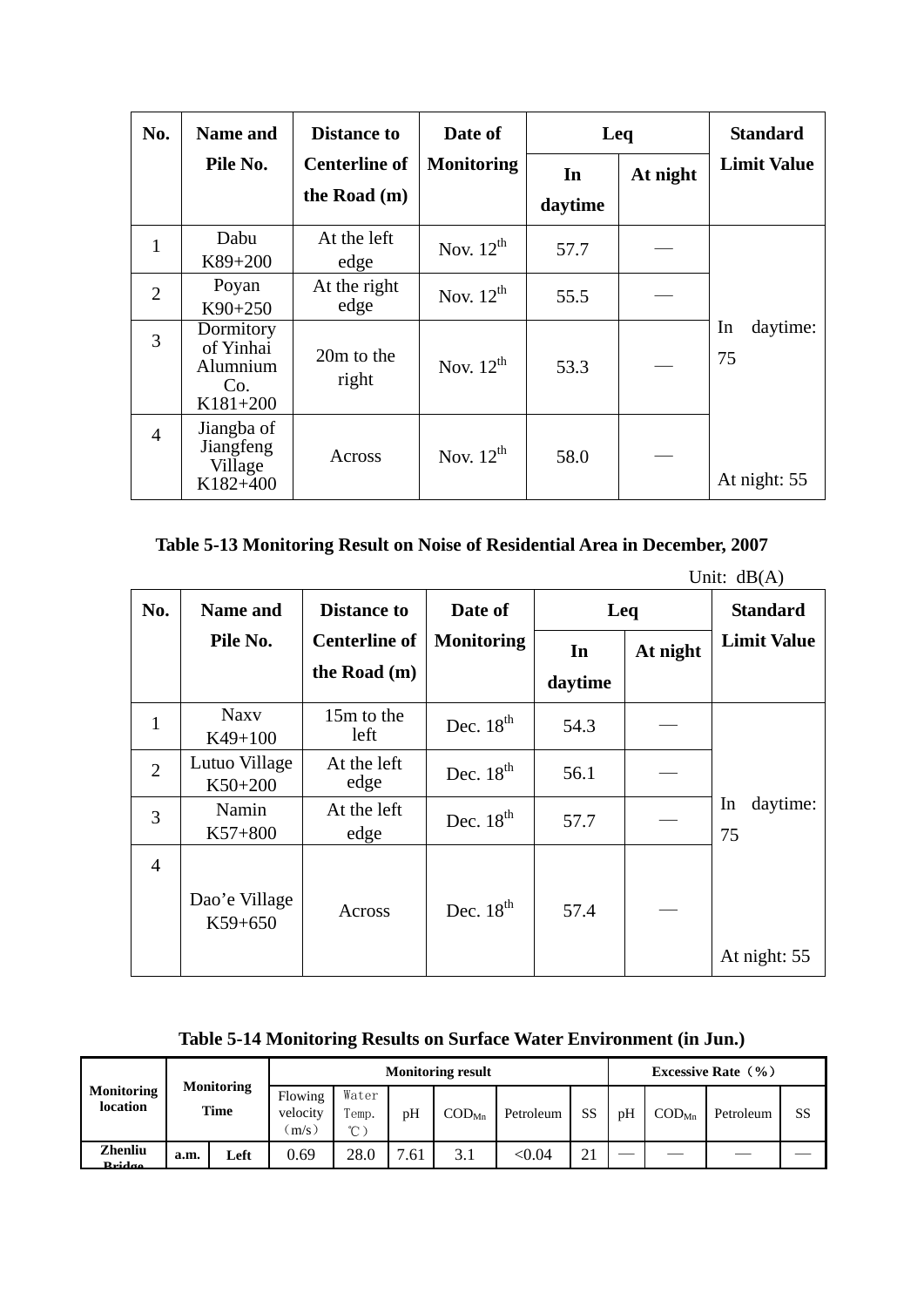|                |      | <b>Middle</b> | 0.68 | 28.0 | 7.64 | 3.4 | < 0.04 | 20 |                          |                          |                          |                          |
|----------------|------|---------------|------|------|------|-----|--------|----|--------------------------|--------------------------|--------------------------|--------------------------|
|                |      | <b>Right</b>  | 0.69 | 28.0 | 7.60 | 3.3 | < 0.04 | 22 |                          |                          |                          |                          |
|                |      | Left          | 0.69 | 28.0 | 7.61 | 3.0 | < 0.04 | 23 |                          |                          |                          |                          |
|                | p.m. | <b>Middle</b> | 0.69 | 28.0 | 7.61 | 3.5 | < 0.04 | 24 |                          | $\overline{\phantom{0}}$ |                          |                          |
|                |      | Right         | 0.69 | 28.0 | 7.61 | 3.2 | < 0.04 | 21 |                          |                          |                          |                          |
|                |      | Left          | 0.61 | 28.2 | 7.42 | 2.5 | < 0.04 | 18 | $\overline{\phantom{0}}$ | $\overline{\phantom{0}}$ | $\overline{\phantom{a}}$ |                          |
|                | a.m. | <b>Middle</b> | 0.61 | 28.2 | 7.42 | 2.8 | < 0.04 | 20 |                          | $\overline{\phantom{0}}$ | $\overline{\phantom{0}}$ | $\overline{\phantom{0}}$ |
| Jin Jitan      |      | Right         | 0.61 | 28.2 | 7.41 | 2.1 | < 0.04 | 22 |                          |                          |                          |                          |
| <b>Bridge</b>  | p.m. | Left          | 0.61 | 28.2 | 7.44 | 2.4 | < 0.04 | 20 | $\overline{\phantom{0}}$ |                          |                          |                          |
|                |      | <b>Middle</b> | 0.61 | 28.2 | 7.41 | 2.5 | < 0.04 | 21 |                          |                          |                          |                          |
|                |      | Right         | 0.61 | 28.2 | 7.42 | 2.8 | < 0.04 | 23 | $\overline{\phantom{0}}$ |                          |                          |                          |
|                | a.m. | Left          | 0.67 | 28.1 | 7.60 | 3.8 | < 0.04 | 25 | $\overline{\phantom{0}}$ | $\overline{\phantom{0}}$ |                          | $\overline{\phantom{0}}$ |
|                |      | <b>Middle</b> | 0.67 | 28.1 | 7.57 | 3.1 | < 0.04 | 25 | $\overline{\phantom{0}}$ | $\overline{\phantom{0}}$ |                          |                          |
| <b>Baifeng</b> |      | Right         | 0.68 | 28.1 | 7.62 | 3.7 | < 0.04 | 22 | $\overline{\phantom{0}}$ |                          |                          |                          |
| <b>Bridge</b>  |      | Left          | 0.67 | 28.1 | 7.60 | 3.6 | < 0.04 | 22 | $\overline{\phantom{0}}$ | $\overline{\phantom{0}}$ | -                        |                          |
|                | p.m. | <b>Middle</b> | 0.67 | 28.1 | 7.56 | 3.5 | < 0.04 | 22 |                          |                          |                          | $\overline{\phantom{0}}$ |
|                |      | Right         | 0.68 | 28.1 | 7.60 | 3.4 | < 0.04 | 23 |                          |                          |                          |                          |
|                |      | Left          | 0.70 | 28.0 | 7.83 | 2.7 | < 0.04 | 21 |                          |                          |                          |                          |
|                | a.m. | <b>Middle</b> | 0.70 | 28.0 | 7.83 | 2.2 | < 0.04 | 24 |                          |                          |                          |                          |
| Jiangba        |      | Right         | 0.70 | 28.0 | 7.81 | 2.5 | < 0.04 | 20 | $\overline{\phantom{0}}$ | $\overline{\phantom{0}}$ |                          |                          |
| <b>Bridge</b>  |      | Left          | 0.70 | 28.0 | 7.84 | 2.4 | < 0.04 | 20 |                          |                          |                          |                          |
|                | p.m. | <b>Middle</b> | 0.70 | 28.0 | 7.84 | 2.3 | < 0.04 | 22 |                          | $\overline{\phantom{0}}$ |                          |                          |
|                |      | Right         | 0.70 | 28.0 | 7.85 | 2.1 | < 0.04 | 20 |                          |                          |                          |                          |

**Table 5-15 Monitoring Results on Surface Water Environment (in Dec.)** 

|                               |                                  |               | <b>Monitoring result</b>     |                                 |      |                            |           |           |    | Excessive Rate $(\% )$     |           |           |  |  |
|-------------------------------|----------------------------------|---------------|------------------------------|---------------------------------|------|----------------------------|-----------|-----------|----|----------------------------|-----------|-----------|--|--|
| <b>Monitoring</b><br>location | <b>Monitoring</b><br><b>Time</b> |               | Flowing<br>velocity<br>(m/s) | Water<br>Temp.<br>$^{\circ}$ C) | pH   | $\mathrm{COD}_\mathrm{Mn}$ | Petroleum | <b>SS</b> | pH | $\mathrm{COD}_\mathrm{Mn}$ | Petroleum | <b>SS</b> |  |  |
|                               |                                  | Left          | 0.77                         | 11.1                            | 8.01 | 3.1                        | < 0.04    | 25        |    |                            |           |           |  |  |
|                               | a.m.                             | <b>Middle</b> | 0.77                         | 11.1                            | 8.02 | 2.9                        | < 0.04    | 22        |    |                            |           |           |  |  |
| <b>Zhenliu</b>                |                                  | Right         | 0.77                         | 11.1                            | 8.02 | 3.0                        | < 0.04    | 26        |    |                            |           |           |  |  |
| <b>Bridge</b>                 | p.m.                             | Left          | 0.77                         | 11.1                            | 8.01 | 2.9                        | < 0.04    | 25        |    |                            |           |           |  |  |
|                               |                                  | <b>Middle</b> | 0.77                         | 11.1                            | 8.01 | 2.9                        | < 0.04    | 24        |    |                            |           |           |  |  |
|                               |                                  | Right         | 0.77                         | 11.1                            | 8.03 | 3.0                        | < 0.04    | 26        |    |                            |           |           |  |  |
| Jin Jitan<br><b>Bridge</b>    |                                  | Left          | 0.68                         | 10.5                            | 7.97 | 2.8                        | < 0.04    | 24        |    |                            |           |           |  |  |
|                               | a.m.                             | <b>Middle</b> | 0.68                         | 10.5                            | 7.99 | 2.6                        | < 0.04    | 20        |    |                            |           |           |  |  |
|                               |                                  | Right         | 0.68                         | 10.5                            | 8.01 | 2.6                        | < 0.04    | 23        |    |                            |           |           |  |  |
|                               | p.m.                             | Left          | 0.68                         | 10.5                            | 7.95 | 2.8                        | < 0.04    | 24        |    |                            |           |           |  |  |
|                               |                                  | <b>Middle</b> | 0.68                         | 10.5                            | 7.96 | 2.5                        | < 0.04    | 21        |    |                            |           |           |  |  |